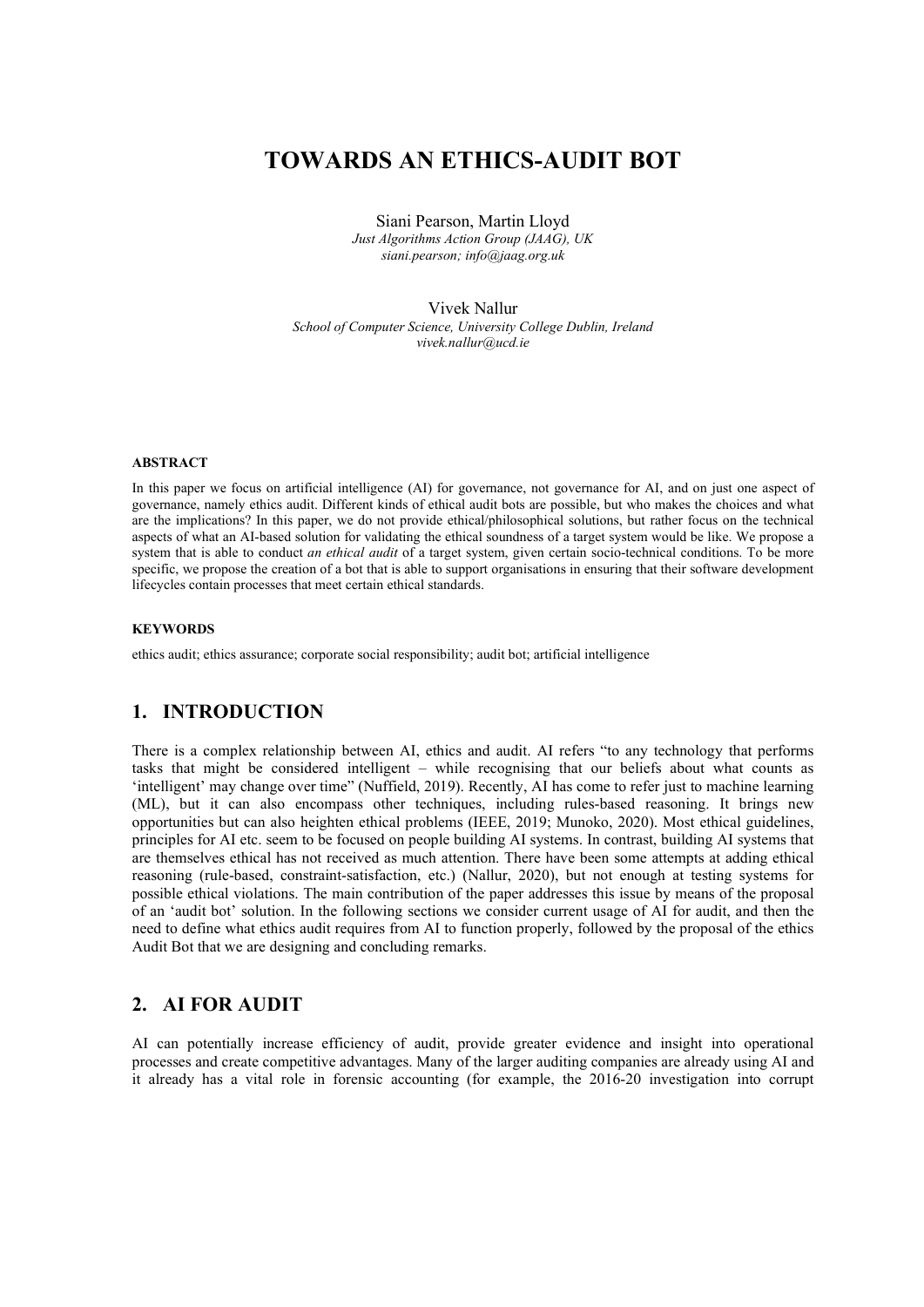payments made by some Airbus staff<sup>1</sup>). Condition monitoring, statistical analysis and business intelligence are embodied in a variety of computer-assisted audit tools and techniques that form a growing field within the IT audit profession. The term 'audit bot' is already being used within the audit realm<sup>2</sup>, but typically just to validate system data, determine conclusions through logical checks, address problems such as poor password management, generate documents and information requests, and input received data into systems.

In the security domain, security information and event management provide real-time analysis of security alerts, log security data and generate compliance reports. It is standard practice to integrate abnormality detectors in security tools, using ML techniques, but due to the use of these techniques the system will tend to replicate bias and historical undesirable features.

# 3. ETHICS AUDIT

Organisations undergo or use many different types of audit. An ethics audit is "the systematic, independent, and objective examination and evaluation of the ethical content of the object of the audit" (Kaptein, 2020). Thus, it is carried out in a way that provides essential conditions for the users of an ethics audit to trust the conclusions of the audit, and this includes a trusted entity (usually a suitably qualified professional) conducting the audit; by implication, all tools used in the audit shall be trustworthy as well.

Ethics audit is designed to dig deep into the practices of a business, to see how closely an organisation follows its rules, and conforms to or exceeds the ethical standards of its industry and society. An ethics audit (with clear definition of its scope and a committee established to oversee it) is increasingly seen as part of corporate social responsibility and governance; complementary aspects include incorporation of ethical values into organisational policies, high level support from top managers and the board of directors, and more proactive measures such as ongoing ethical impact assessment and design across the organisation's activities, and good security. Limited information exists about ethical audits carried out in practice (Kaptein, 2020).

### 3.1 Different Types of Ethics Audit

An ethics audit is necessarily more qualitative and subjective in nature than compliance checking, which considers adherence to legal requirements in given contexts. Auditing against high level, general principles such as those espoused in ethical guidelines (Hagendorff, 2020) is difficult to do, and especially if this activity involves trying to drill down into low level events occurring within the system. Therefore, we recommend "domain specific ethics", such as for bioethics (Beauchamp and Childress, 1991). Not only are these typically tailored to the social milieu but also easier to map to lower-level activities/events in the domain. Different approaches using technology in auditing ethical aspects are possible, including:

- Providing a tool that assists users in thinking about ethical issues and capturing their responses in a secure way that can be reviewed later. For example, based on an "Ethics Canvas" (ODI, 2020).
- Mapping high level ethical values to lower-level incidents that can be checked by software: this is extremely challenging and often of limited value (Pearson and Allison, 2009).
- Conversion of legal or other requirements into modal logic and using automated reasoning, with forms of conflict resolution, to contextually recommend actions. In practice, though, these have proven difficult to populate with encoded rules, keep up to date as legislation changes, and train and motivate users.
- Encoding organisational policies that already embed ethical values and legal requirements appropriate to the organisation, and using these policies within semi-automated enforcement and compliance checking.
- Multiple software agents, each with their own goals and values, perhaps representing different persons.
- Using a ML system trained to recognise anomalies to detect high risk activity and flag this up at an appropriate time for human users to consider.
- Broadly speaking, permitted exceptions audit may be achieved via anomaly detection techniques, obligations audit via model checking, and access legitimacy audit via query based reasoning and pattern matching (Reuben, 2016).

<sup>1</sup> https://www.bbc.co.uk/news/business-55306139

<sup>2</sup> https://auditbots.com/about-us/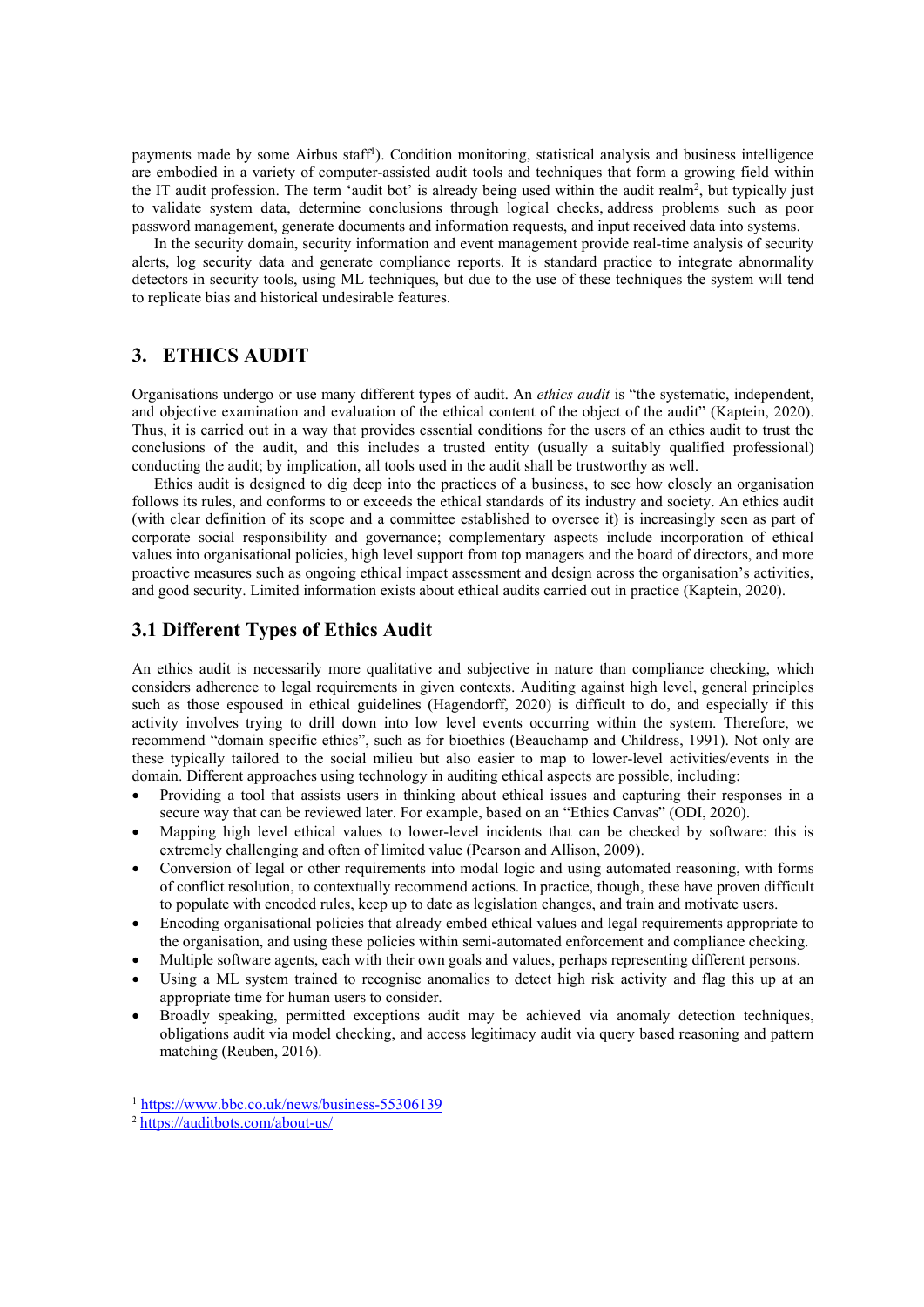### 3.2 Ethical Audit Bots

A bot is an application that performs an automated task. Correspondingly, different kinds of ethical audit bots are possible, including one or more of the following potentially acting together:

(a) audit bot(s) running in the background within an organisation's systems, producing a secured repository of evidence that supports a human ethical auditor, highlighting events that might be considered unethical by monitoring (non)compliance with rules in which ethical values have been encoded

(b) audit bots that focus on detecting breaking of the rules and considering whether or not that is justified (for example, in an emergency or because of safety)

(c) a recommender bot, flagging up anything likely to have ethical repercussions and/or future recommendations about change of behaviour to a human based on analysis of logs: for example, it might detect that offensive language was being regularly used by an employee. This itself may cause privacy concerns and hence it should be clear to all employees what data is accessible to the bot.

 The object of an ethics audit can differ, according to the judgment of the entity setting the scope. It may be set in terms of intentions, behaviour or consequences, following the main distinction of ethical theories in terms of virtue ethics, deontology and utilitarianism respectively (Harris, 2008). Choices have to be made, but by whom (DuQuenoy, 2005)? The answer is contextual, but in general it is better to have a more flexible and transparent system where: individual stakeholders can reflect their ethical values into the system; ethical encoding is robust and understandable to other parties; stakeholders or their representatives are involved within the ethical decision-making process, with potential harm flagged up to users to consider (IEEE, 2019).

# 4. EXAMPLE OF AI FOR ETHICAL AUDIT: 'AUDIT BOT'

We propose the introduction of Ethical Audit Bots to perform automated audit supporting analysis of the extent to which protection and social justice is being achieved during the design and/or operational support phases.

During development, one or more Audit Bots would be introduced into the processes of specifying, programming, verification, validation, and release of decision-making systems. Audit Bots will be used throughout the software life cycle and therefore applied during the operational support phase when the system is live and requires maintenance and or modification. An ethical Audit Bot needs to be assessed at all stages of its life cycle – just like the systems it is intended to monitor; for example, any proposed monitoring of employees by the audit bot needs to be assessed to ensure that this would be ethical.

This high-level vision may be addressed in different ways. The Ethical Audit Bot may gather and aggregate evidence in a form that is useful for a human auditor, potentially as part of an audit process mapping to new protection standards. Or it may, for example, be able to flag up harms itself, with a justification for the final outputs. With regard to risk, there are already several approaches that could be used. For example, ALARP (as low as reasonably practicable) categorises risks into intolerable; so small as to be acceptable; and those which lie in between, which must be reduced to the lowest practicable level (UK HSE, 2020). Mitigating the risks in the ALARP category concerns the balance between the cost of the risk and the cost of mitigation. This brings in the deep issues of the cost of harm. Some of the audit is likely to be very context specific; analogously in the field of sustainability accounting standards, new reporting metrics are currently being developed by the World Economic Forum (Tysiac, 2020).

What rules do we need to achieve ethical operations at all stages of the lifecycle? During the drafting of the system development part of the system lifecycle, both the questions to be investigated and the range of expected answers need to be defined, as part of a safety, ethics and quality plan. Once defined, at the next part of the system lifecycle an Audit Bot is built to automate this, in the sense of answering the questions for itself and building a log of the answers that can be shown to a human. These can be designed not only to drill down into the details, but also helping to flag up where there are particular concerns. It might be designed to flag up high harm events immediately and/or to produce reports periodically and/or on demand. An automatic auditor could run in the background.

If an organisation publicly commits to these rules, then it should also specify how the internal processes of the organisation will change to accommodate this. Once this is done, job descriptions will change and the bot can monitor whether the employee performed the activity that was expected of them.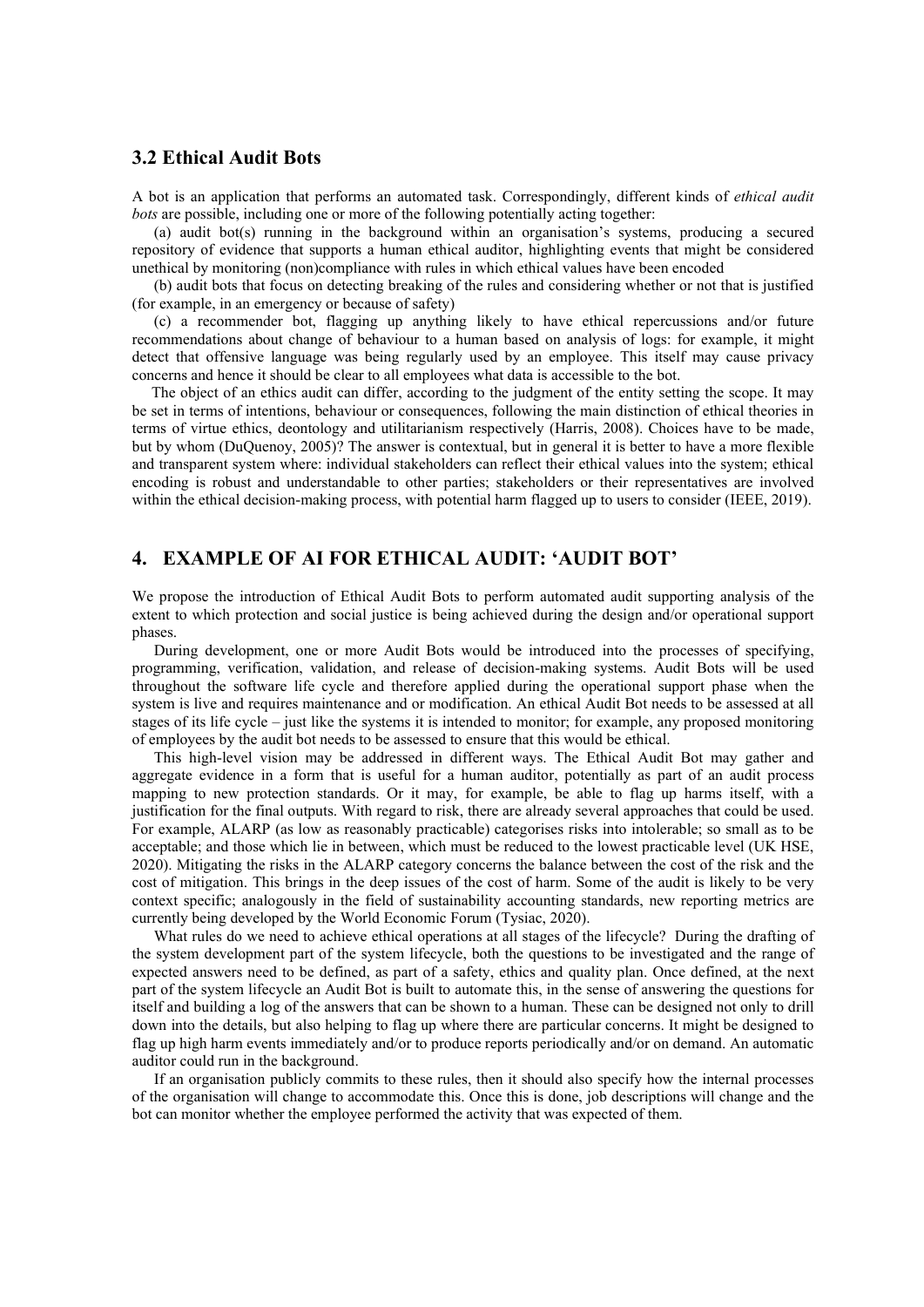Here are some diverse examples of what the Audit Bot could be doing:

- (pre-operational): Checking whether any data set used for training a ML system was assessed for bias.
- Checking that at least one person on each project team must have ethics training and there is a recorded process about resolving ethical issues; integration with an ethical issue tracking system, whereby ethical issues can be flagged up, a record kept, and appropriate responsibilities clearly assigned. Tracking this over time, ascertaining whether a software build happened before these issues were addressed.
- Auditing the due diligence that actors perform in order to make more informed decisions about ethical actions as part of their role, e.g., ML practitioners selecting from standardised datasheets listing the properties of different training data sets (Gebru et al, 2018).
- (operational): Every time a document is reviewed and checked into the document management system, checking that the review's author appears in the competence register that every entity participating in the project has to keep up-to-date (as for the safety domain), and so is qualified to perform that review; also checking in an independence register to determine whether the reviewer is sufficiently independent for this level of severity or safety of this system.
- Monitoring employees' online activity to detect excessive working hours.
- Preventing gender biased job descriptions going out.
- Using measures that check whether systems have changed significantly since a previous point, e.g., when they were initially trained; based on this, recommending if there is cause for alarm and the ML model might need to be changed.

This illustrates the various different types of checks that could be made. This approach allows greater accuracy, with the bot building the evidence of good practice in real time in a sealed repository which can then form the basis of building a case usable in court, to help justify why, for example, the systems used to build systems are ethical. It is intended to handle the lower-level routine tasks of pattern matching and recording, rather like the way static analysis of code picks up the more easily detected errors prior to review, although advances in technology have shown that some specialised analysers such as KLEE (Cadar et el, 2008) outperform humans in their bug detection capability.

# 5. CONCLUSION

We are working to develop an Audit Bot as a novel mechanism for ethical audit, in a way that takes tedious work away from humans, as well as being able to drill down and provide levels of evidence that might not be readily obtainable by workers. The authors' experience of auditing in the safety domain suggests the proposed approach would have benefit in the ethical domain by getting humans to think about their answers and actions, providing integrated and customised help, logging evidence about decisions made, and storing evidence securely.

If an organisation publicly commits to some principles (such as reducing bias to a low level), then it must also be possible to ask what processes it has put in place to ensure that these principles will be upheld. Using the proposed approach, once processes are defined, they can be traced back into job descriptions all the way down the employee chain. So, the Ethical Audit Bot should be able to pick up from employee-activity logs, where in the chain of command, the process failed (or was not followed); this helps real people to be held accountable in the case of an audit failure, and effort directed to avoid similar problems arising in future.

The Ethical Audit Bot is targeted at testing *any* kind of system (not necessarily limited to those employing AI techniques) for possible ethical violations. As with development of many other complex AI techniques, steps towards full automation are being done in an incremental way. In the short term, the parts that can be automated by the Ethical Audit Bot are much narrower in scope than a human-based ethics audit; these should therefore be considered supplementary to a human auditor. Automated checking to increase evidence is closely allied to checking the organisation's behaviour, corresponding to a deontological ethical approach, but other ethical perspectives apply too, notably the virtue ethics approach, whereby individuals' education is a key factor.